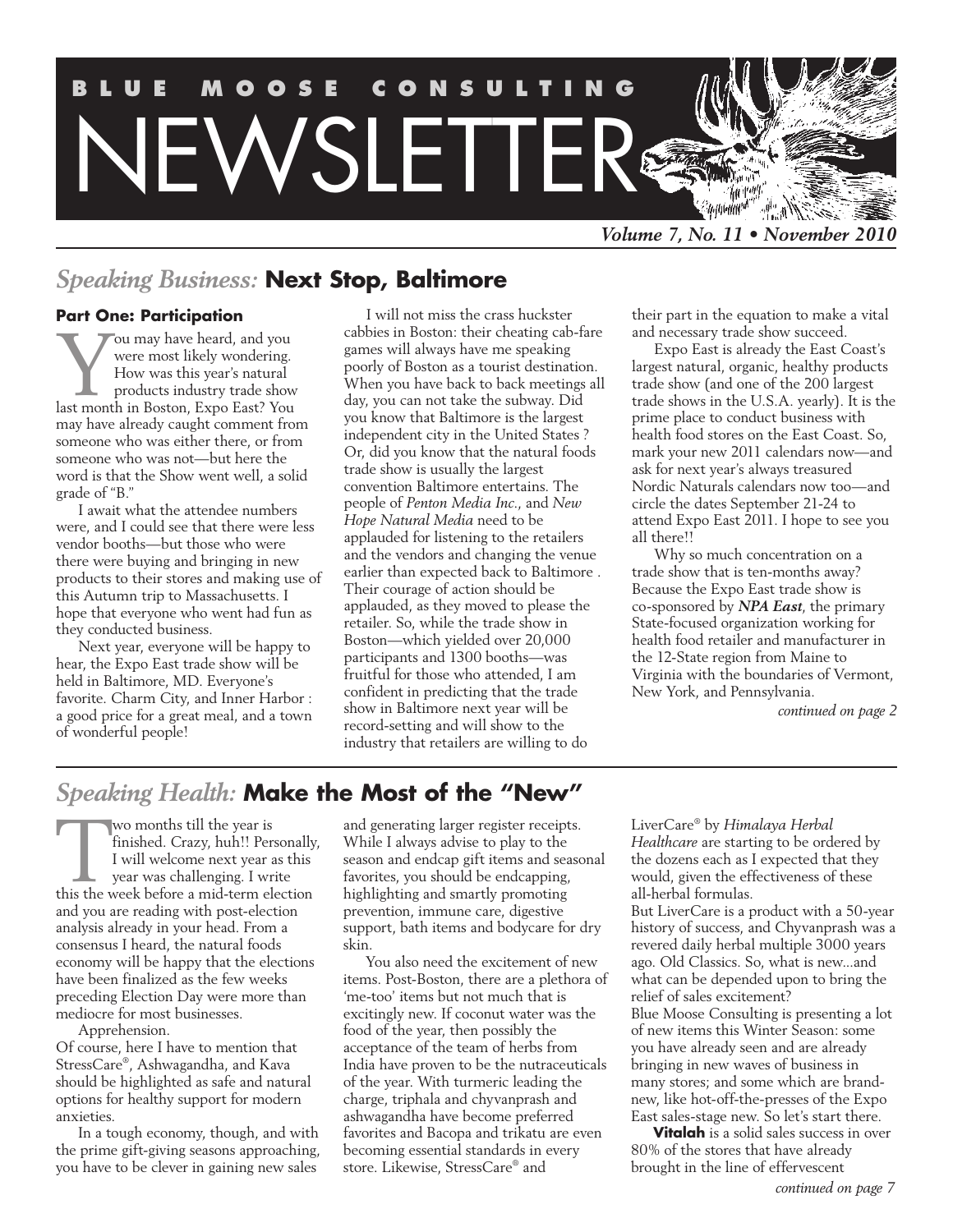### **Next Stop, Baltimore**

*continued from page 1*

NPA East is the leading political voice in the region, with a committed network of members and advocacy officials who monitor state legislation before it becomes potentially damaging. This trade show is a vital vehicle to the efforts that NPA East performs for you, helping to avert problems you may never hear about – but which are always there.

2010 was a year where NPA East did its job. Several potentially dangerous legislative acts were handled before they gained traction. Since 1970, volunteers in the same industry as you have given of themselves to strengthen and protect our natural health profession.

2010 was a year of economic uncertainty for many in the natural products industry. For many companies and stores it was a good year, considering the economy. But too many stores struggled, suffered and will enter 2011 uncertain as to future success.

It is clear that competition is stronger, and that stores must learn to adjust if they are to both survive and thrive.

Rarely do stores consider the great unknowns of State Legislative action, but there is a potential danger here as worrisome as the opening of a new Walmart nearby.

Our industry has two major advocacy groups, one *national* (Natural Products Association), and a series of many *regional groups*, of which the *NPA East and Southeast Natural Products Association* are the East Coast's regional support organizations. It is smart to be a member of both the National and your Regional organizations. The costs are small by any measure, and the benefits are immeasurable. One bad bill in any given State could serious effect the ability of retailers (and even manufacturers) to do business. The good that we do every day cannot be taken for granted: eternal vigilance is needed to protect our healthful way of life. Participating in Expo East, and joining the *Natural Products Association East* are two simple ways to be involved proactively in actions that protect the future for all of us to conduct the helpful and healthful business that we are involved in.

> NPA East "We keep your doors open. Our mission: to preserve access to and facilitate markets for natural products."

I am an elected volunteer on the Board of Directors of the *NPA East*. This year, I am Chairing the Membership Committee. My goal is to get as many stores as possible who are within hearing distance of this newsletter to become participatory members of the NPA EAST.

First, you can join: for \$2.00 a week, you will bring the strength of solidarity to our regional natural foods community. You can join as a store and even join as an individual. Second, you can *take action.* We are actively looking for new members to assist us in monitoring the legislative pulse of our 12-State region. Step up, and become a State or Regional Captain. The time to affiliate with an advocacy-focused trade association is now. I am also on a mission to get every manufacturer who sells to our industry and is based in our region to become a member of NPA East. You can help by encouraging your vendors to join. United, we become stronger!

There are many more benefits to becoming a member of *NPA East* (or the *Southeast Natural Products Association* if you are in North or South Carolina ). Take the moment today to check out the rewards of membership. And plan a trip to Baltimore next September!

http://npaeast.org/join\_npa\_east\_ details.php

http://southeastnpa.com/ *You can make a difference!!*

### **Part 2: the Message from Boston**

For those who know me well, they understand that I consider myself the perpetual student. And, while it oft-times seems like I am the chatterbox teacher, it is my greatest joy to stop and listen and learn: I actually am a disciplined listener. The Expo East trade show again offered an educational forum the day before the trade show that was enlightening. Next year, you should consider not only attending with your team, but in joining in the efforts to shape the tone of the education day (by joining NPA East)!

Having worked in health food retail management for 18 years, I was brought back to the fold in an enjoyable presentation by the Keynote Speaker of the Educational Workshops, Rafael Mael, who is marketing strategist for *Brand Launcher*, a self-described "unconventional" marketing firm based in Baltimore , MD. [www.brandlauncher. com] Rafael's presentation was entertaining and brash, yet filled with pertinent and practical advice that had

### **Advertising to Help You Sell**

What a year for **Oxylent** and the effervescent multiples from Vitalah. Recently, Oxylent received the *Best of Supplements Award* for 2010 from **Better Nutrition** (BOSA). In addition, look at all this advertising from October through December: *OK! Magazine* (and their 6.2 million readers); *Men's Journal*  (70,000 readers); *Twins Magazine*  (20,000 readers and 20,000 doctor's offices); *Organic Spa Magazine*  (345,000), *Pregnancy Magazine* (1.3 million). In addition, the *American Pregnancy Association* gets 2 million website hits per month where the readers are directed to the **Prenatal Oxylent Multivitamin.** 

me wishing all my retail friends could have heard his advice. To survive and thrive, store management has to be always willing to listen and learn, and adapt. Rafael's logic was not new, but I could tell that most stores were not there yet in their development—and this reality haunted me. So, I share as did he…with acknowledgement to Rafael….

As with all good teachers, he told stories, and his first lesson was that our environment is changing, and are we going to change with it? He told the old science story of the frog in hot water, and used this metaphor to awaken the audience to the facts before them. You see, if you try to put a frog into boiling water, he will jump away immediately because the instinct of self-preservation is designed to protect—and avoid danger. Yet, if you place a frog in lukewarm water, that frog will stay there because the environment is comfortable. If the temperature is raised slowly, though, the frog will not move but rather sit there, eventually boiling to death, because the frog did not have a jolting incident to alert him to the dangers as the waters around him became perilous. Rafael told the audience of natural foods retailers that their environment is changing, and if they want to survive they need to be alert to the changes, and to act accordingly.

I never want to see a store sitting in lukewarm water and not changing to survive: that is why there is the word '*consulting*' in Blue Moose Consulting. We have helped many stores dramatically revive their presence and their mission in these past 9 years. We desire for all our stores to excel and serve their communities optimally: a wholistic equation that we will continue to be involved in!

*continued on page 6*

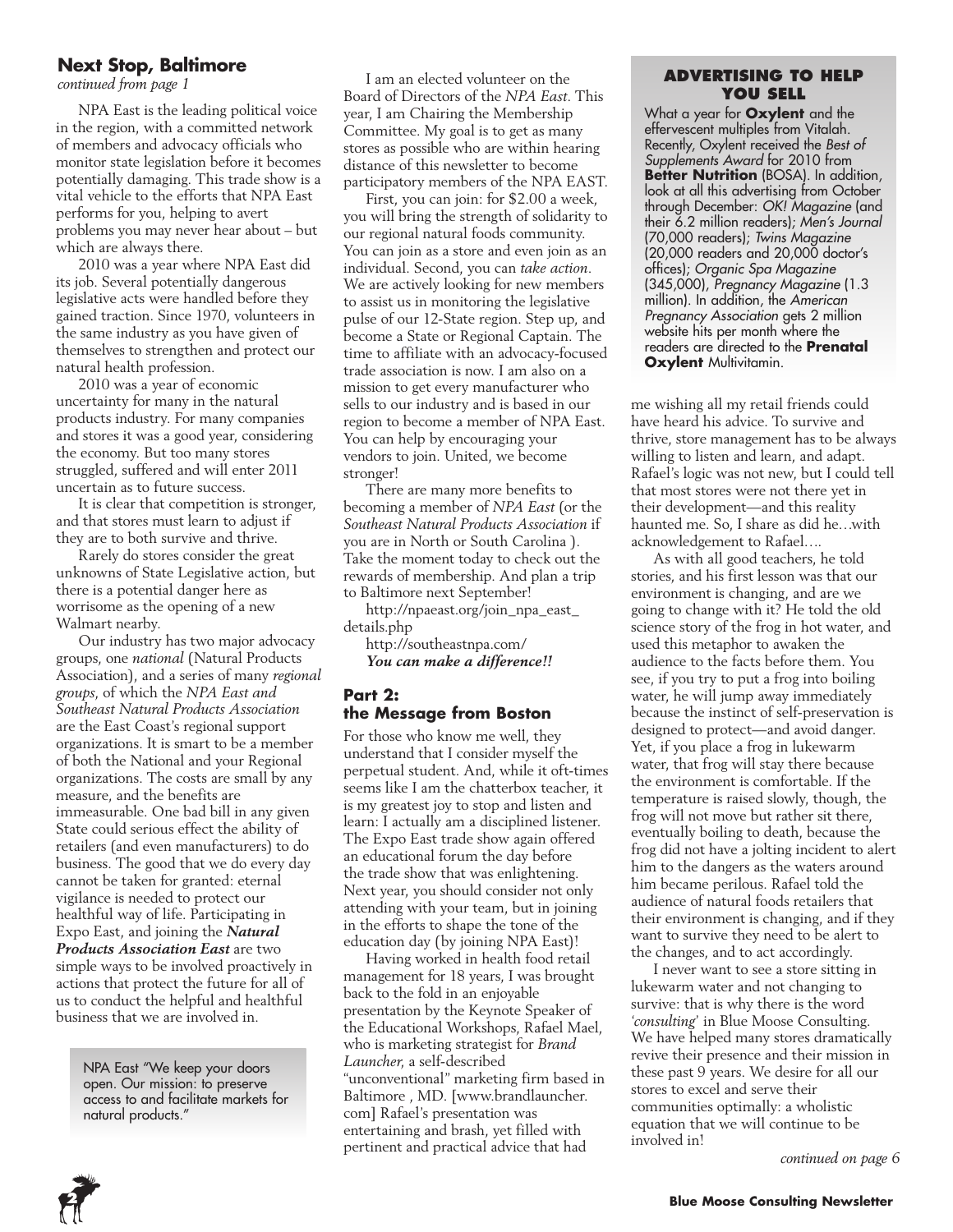

## *November Promotional Specials* DIGESTIVE HEALTH SUPPORT

Chamomile liquid extract Peppermint Spirits Digestive Bitters Compound Neutralizing Cordial Compound

## **20% Off products listed**

with minimum order of 3 eas ~~~~~~~~~~~~~~~~~~~~~~~~~~

One more month to save Winter Immune Promotion ends November 30th Stock up & Promote

Andographis • Astragalus • Black Elderberry • Olive Leaf • Oregano Spirits • Immunattack™ Compound • Echinacea root • Echinacea glycerite • Virattack™ Compound • Super Echinacea® • Super Echinacea® caps • Children's Echinacea™ • Golden Echinacea™ • Immune Defense™ • Children's Winter Health™ Compound • Propolis-Echinacea Throat Spray • Echinacea-Goldenseal Compound *Ask your BMC rep for details and order form*

Not represented by BMC in NJ Not represented by BMC in NJ, SC



HERBAL HEALTHCARE *November Promotion*  **15% OFF Mix & Match**

products listed

*Digestive Health & inflammation*

- DiarCare® 120 Vcaps GastriCare® 60 Vcaps
- JointCare® LaxaCare® 60 Vcaps Boswellia
	- Ginger Licorice Turmeric

### *USDA-Certified Personal Care*

- Rejuvenating Massage Oil Stress Massage Oil • i. e. Balm • U-Knead-it Balm
	- Soothing Lotus Flower LipCare

### *Specialty Products*

- Chyvanprash with Honey USDA Organic
- Soliga Forest Honey USDA Organic PartySmart®

**~~~~~~~~~~~~~~~~~~~**

### *Organique by Himalaya* **Neem & Pomegranate Toothpaste** *–* 2010 Best of Natural Beauty Award, *Better Nutrition*  **Ashwagandha** – 2009 Best of Suplements Award,

*Better Nutrition*



## **Bluebonnet's Change of Seasons Fall Wellness Savings**

*providing the immune-supporting tools needed to successfully weather the change of seasons*

### **Buy 3 Get 1 Free on these items**

Lysine, all sizes Targeted Multiples® , all sizes NAC, all sizes Stress B-Complex, all sizes Vit. C 1000 mg Vcaps Earthsweet™ Chewable Vitamin C's,

MaitakeGold® Extract Vcaps Vitamin D3 Vcaps, all dosages + all sizes

CellularActive® CoQ10 Ubiquinol, all sizes

Elderberry Extract Vcaps Milk Free Probiotic Plus FOS Vcaps, all sizes

Oregano Extract softgels Glucosamine Chondroitin Plus MSM Vcaps, all sizes

Earthsweet™ Zinc Lozenges all sizes

Olive Leaf Extract Vcaps, all sizes NEW Icelandic cod Liver Oil, liquid + caps

Liquid Super Earth™ Multinutrient Formula 32 oz

~~~~~~~~~~~~~~~~~~~~~~~~~~~~~ ask your BMC rep for a copy of the October 2010 new price list, which shows all the new products and which only shows two, count 'em (2), price increases: Bluebonnet is just phenomenal!!

*New items:* BCAA Vcaps (1590); L-Carnitine 500 mg Licaps (1593) L-Glutamine Powder 8 oz (1597). Amino Acid 1000 mg caplets (1580), L-Arginine 1000 mg caplets (1585); Liquid Vitamin D drops (Kof-K Kosher) 1 oz – 400 IU (372), 1000 IU (374), 2000 IU (376), Icelandic Liquid Cod Liver Oil 8 oz (970), Icelandic Cod softgels (975)



Pure and Great Tasting Omega Oils

## *NEW Products from Nordic Naturals* Ultimate Omega SPORT

UPC: 7 68990 01795 7 MSRP: \$39.95, WS: \$23.97 90 softgels Pure Fish Oil, Pure Fitness **20% off intro deal**

#### *~~~~~~~~~~~~~~~~~~~~~~~~~~~* Ultimate Omega Fish Gelatin

#: RUS-01797 2 caps/serving (60 softgels) UPC: 7 68990 01797 1 MSRP: \$29.95, WS \$17.97

**Ideal for the pesco-vegetarians** *~~~~~~~~~~~~~~~~~~~~~~~~~~~*

### The Perfect Time to Promote Savings " Lucky 7"

\* Ask your BMC rep how you can save on 7 Nordic Naturals products!! \* Find out how to promote the Omega-3 Effervescents through the end of the year!!

\* NEW 48-bottle display (MKT-RDISP) with sample boxes and brochures

Not represented by BMC in NJ, SC

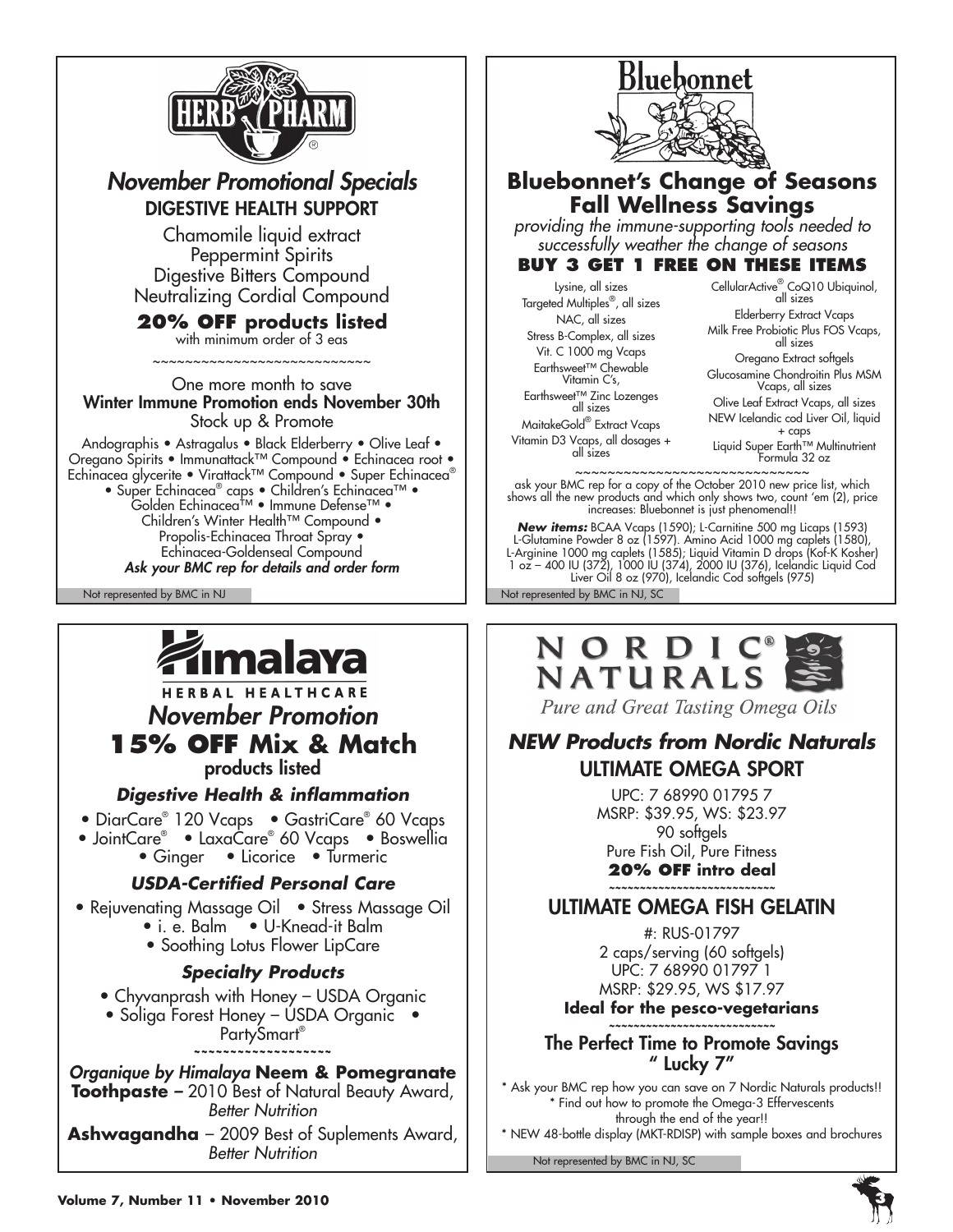

*New Placement Promo Continues*

### **15% Off** New Stores Only **Mix & Match** 12 canisters

It's simple. JUVO is a tasty vegetarian whole grain salad. It is freeze-dried + powdered from vegetables, mushrooms, many kind of whole grains & sea vegetables.

- 1. JUVO is a plant-based vegetarian meal
	- 2. JUVO is a living and uncooked vegetarian food

3. JUVO is a complete whole food meal, full of nutrition but low-calorie: Perfect for weight loss in a healthy natural way

4. Four SKUs: Juvo Original. JuvoSlim, Juvo Yoga Food and Juvo Raw Super Food



# *Capitalizing on a GOOD THING*

### **Take a few steps and take Olbas from Good-seller to Customer Essential**

(1) Seasonally offer an Olbas Floor Display reminding people of the wealth of products

(2) Use the New Olbas video, "Olbas—the Swiss Secret Weapon" as a looping-video in your store

(3) Stock the inhalers, pastilles and lozenges at the register and in the Cold & Flu section

(4) Double-face the Instant Herbal Tea, Cough Syrup & Herbal Bath

(5) Cross-merchandise the Analgesic Salve and Olbas Oil in the Sports Nutrition Section.

### Watch sales grow 5x this Winter Season with natural, safe + effective Olbas products

Penn Herb, since 1924. Exclusive US distributor of Olbas, since 1975



### **☆ Health Products**

**Thinking Holidays??**

Time to remind your community that aloe vera every day is the best preparation for the indulgences of Holiday meals and merriment! Concerned about Cold & Flu Season? Then each day should begin with a little whole leaf aloe concentrate!

## **Aloe Life November Promo Animal Aloe 15% off 12 bottles**

Pets of all sizes love Aloe Life aloe too! Animal Aloe is 100%-edible and can be applied to the pet directly for wounds, hair loss, skin irritation, scarring or brushed on gums for tooth & gum treatment. Animal Aloe is just as wonderful for Internal Pet support as well! It can be squeezed on food or taken off of the hand for digestion, gas, constipation, allergies, colds, kidney support and longevity.

Instruction: Topically Apply a thin layer on affected area 1-3 times a day. For Internal use add 1/2 tsp on food 1-3 times a day.

## wellinhand ACTION REMEDIES **Topically Applied Herbal Answers**

## **5% off line Drive\***

Over 50 fantastic bodycare products Pure & Clean Local Products

### *Are you working with Well in Hand to help your community??*

"There's nothing like getting a letter from a customer about how you changed their life by helping them with a serious, painful and embarrassing problem," explains Formulator Linda Doby. "My work has really helped people all over the country recover and feel better about themselves, and that motivates me," she adds. Linda enjoys the process of creating & introducing new products. It appears she is good at it too, product names such as Zero Zitz!® , Pain Rescue® , Herpa

Rescue® , Yeast Rescue® and New Mama® Tush Soothing Bath encourage the customer to

believe that help is Well in Hand..

Well-in-Hand's products are handcrafted in small batches with organic ingredients, pure essential oils + natural herbs. All products are certified as vegan, cruelty-free, and offer a satisfaction guarantee.

\* Line drive does not include the Wart Wonder

*Well in Hand Action Remedies, Since 1994*



#### **Dr. Ohhira's Probiotics Wins Better Nutrition "Best of Supplements" Award for 3rd Consecutive Year**

*Sales numbers concur, this is the Best Probiotic on the market.*

### **Improve the internal environment: improve health**

In receiving the award, William Schoor, vice president of Essential Formulas, acknowledges "This is a truly remarkable product backed by years of research and formulated like no other probiotic available in the United States today."

Check out the new www.essentialformulas.com website and Join them on FaceBook

### Dr Ohhira's Probiotics 12 PLUS 30 caps

### Dr Ohhira's Probiotics 12 PLUS 60 caps

We use all-natural 100 percent vegetarian ingredients that are non-GMO, hypoallergenic (no dairy, soy, or gluten) and free of soilbased organisms.



*Finest Quality Hair, Body and Skincare Accessories*

## **Refill the Bath Section**

As the weather gets colder and the nights darker, the bath is a cherished refuge.

Bath Products continue to sell, because of the economy!! People will buy their bath tools somewhere, so make them see what you have:

### Bass Brushes offer the highest quality at the best price. **Provide. Promote. Benefit.**

Not represented by BMC in NC, NJ, PA Bath Brushes Terry Cloth mitts The Loofah Collection Sisal, Cactus and Ayate Natural Sponges Body Massagers Nail Brushes and Foot Files Relaxing Sleep Mask Natural Pumice Stones Wet/Dry Body Mitts

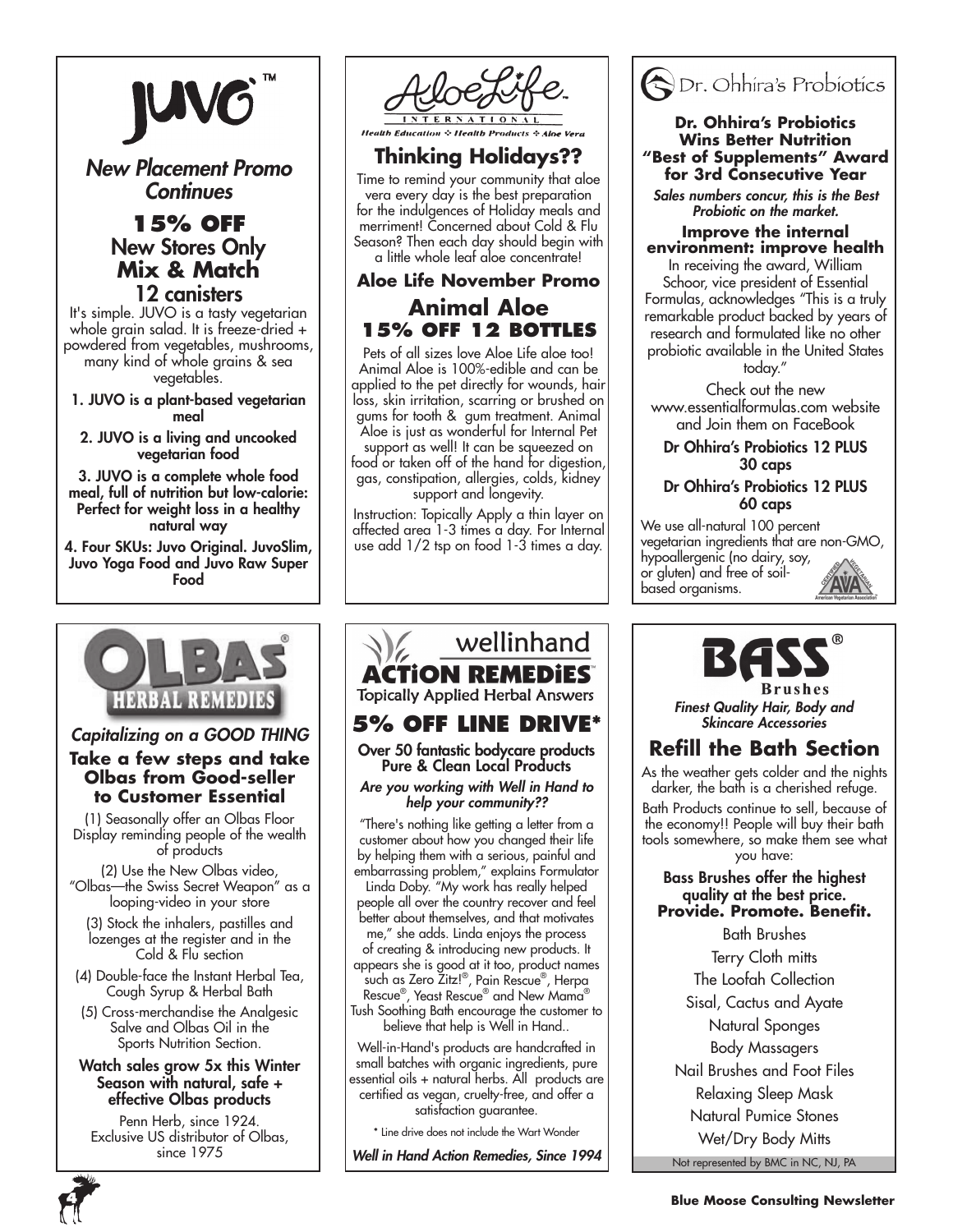

*Let's Beautify for the Holidays* **November Line Drive 25% off\***

All Hair Color Color Fixation, Sapien Men's Line, & Organic Hand Sanitizer

*Promote Organic!!*

\* All promotions are 25% off wholesale prices for direct sales, with Retailer agreeing to pass 25% discount to customer

## **Get Ready!!!**

Ask your BMC rep about the new Value Packs of the Color Fixation and Sapien's men's products

SURYA<sup>S</sup>EBrasil  $\sqrt{2}$ . le 06

immune **HEALTH BASICS** CLINICALLY PROVEN IMMUNE SUPPORT

*November Promotion* **15% off Wellmune WGP**® 500 mg/60 ct.

Minimum purchase 8 bottles **~~~~~~~~~~~**

**Better to Be Safe than Sorry** Stress can debilitate the body's natural response system and affect the natural immune response. A recent study presented at the 51st Annual Meeting of the American College of Nutrition concludes that daily use of Wellmune WGP® was beneficial for keeping higher energy levels and averting cold/

flu symptoms for the 77 women taking 250 mg of the product for 12 weeks. *Prevention is the strongest cure!*

http://immunehealthbasics.com/ AmericanCollegeofNutrition10-10.html

Wellmune WGP® is patented, GRAS, TGA-approved, Kosher, Halal, nonallergenic + GMO-free. The ingredient is recipient of an *IFT Innovation Award* and a *Frost & Sullivan Excellence in Research Award.*

# **PERFECT® ORGANICS**  *November Promotion*

**Bath Therapy**

Grapefruit Lavender Coconut & Mandarin Rose Coconut

### **10% off open stock 15% off Mix & Match 8 pcs.**

*An Organic Bath Begins with Organic Essential Oils*

Purify, relax, & rejuvenate your mind, body + spirit. A unique blend of the world's finest mineral-rich, therapeutic, and detoxifying sea salts infused with luxurious, revitalizing and organic essential oils. A bath "therapy" like no other!

*Promote Local, Promote Organic Bodycare Great Holiday Promotion and Endcap* VEGAN

# **MushroomScience**®

Mushroom Health **November Promotions 25% off Coriolus PSP purchased in units of 3 ea's 20% off New items Tremella & Shittake in units of 3 ea's** 

Coriolus PSP: 400 mg 90 Vcaps Tremella: 300 mg 90 Vcaps Shiitake: 300 mg 90 Vcaps

The immune-supporting beta glucans extracted from the medicinal mushroom Coriolus versicolor are one of the first herbs from TCM to be fully backed by modern scientific research. Our Coriolus extract is a full spectrum extract. From the selection of the genetics to the cultivation

techniques, to the temperature of final extraction, we control each + every step. Every Mushroom Science extract is carefully crafted to deliver the maximum benefit each medicinal mushroom has to offer.

Extensive clinical testing did not begin on **PSP Coriolus** until the early 1990's. PSP-Coriolus is primarily peptide-linked, and was developed in China 12 years after the research on Japanese PSK-version was first published. Our product is an intra-cellular mycelial extract from the famous Cov 1 strain of Coriolus versicolor. The mycelium is produced through the deep layer cultivation method, which yields the most bioactively potent mycelium for the raw material. In the final steps, precipitation with alcohol is used to reduce the protein links to peptide links while leaving the beta glucans unchanged and active.



**Nurturing Naturally Since 1987** 

## *Improving the Line* **November Specials**

**20% off all OTC Complexes**  [OTC, Kids + Pets complexes] continues for the entire month of November as all new labels work their way into stock The 20%-off discount will also apply to any product that still has the old label.

Customer Service will alert buyers if the product has the new or old label when they place orders. This special one-time discount is to help the stores transition from the old to new labels.

Note: old labels will NOT be exchanged for new labels.

Remember to stock up on Immune Products NOW ~~~~~~~~~~~

PLAN AHEAD!! Mark your calendar for the next Newton 20-minute phone training: ask your BMC rep for details **December 7: Homeopathy &** 

**Managing Emotions**

THANK YOU FOR YOUR CONTINUED SUPPORT OF NEWTON PRODUCTS!

Not represented by BMC in NC, SC



(3) The largest size  $-16$  oz  $-$  is fast approaching the highest dollar sale of all SKUS

(4) Buy deep, discount, and buy all sizes NOW

### **A family of products you want in every household:**

Silver Hydrosol 2 oz dropper Silver Hydrosol 4 oz dropper Silver Hydrosol 8 oz dropper Silver Hydrosol 16 oz dropper 2 oz Vertical spray Silver Hydrosol 2 oz Fine Mist spray Silver Hydrosol Homeopathic First Aid Gel 1 oz pump Homeopathic First Aid Gel 2 oz pump

Not represented by BMC in NC, SC, NJ, eastern PA

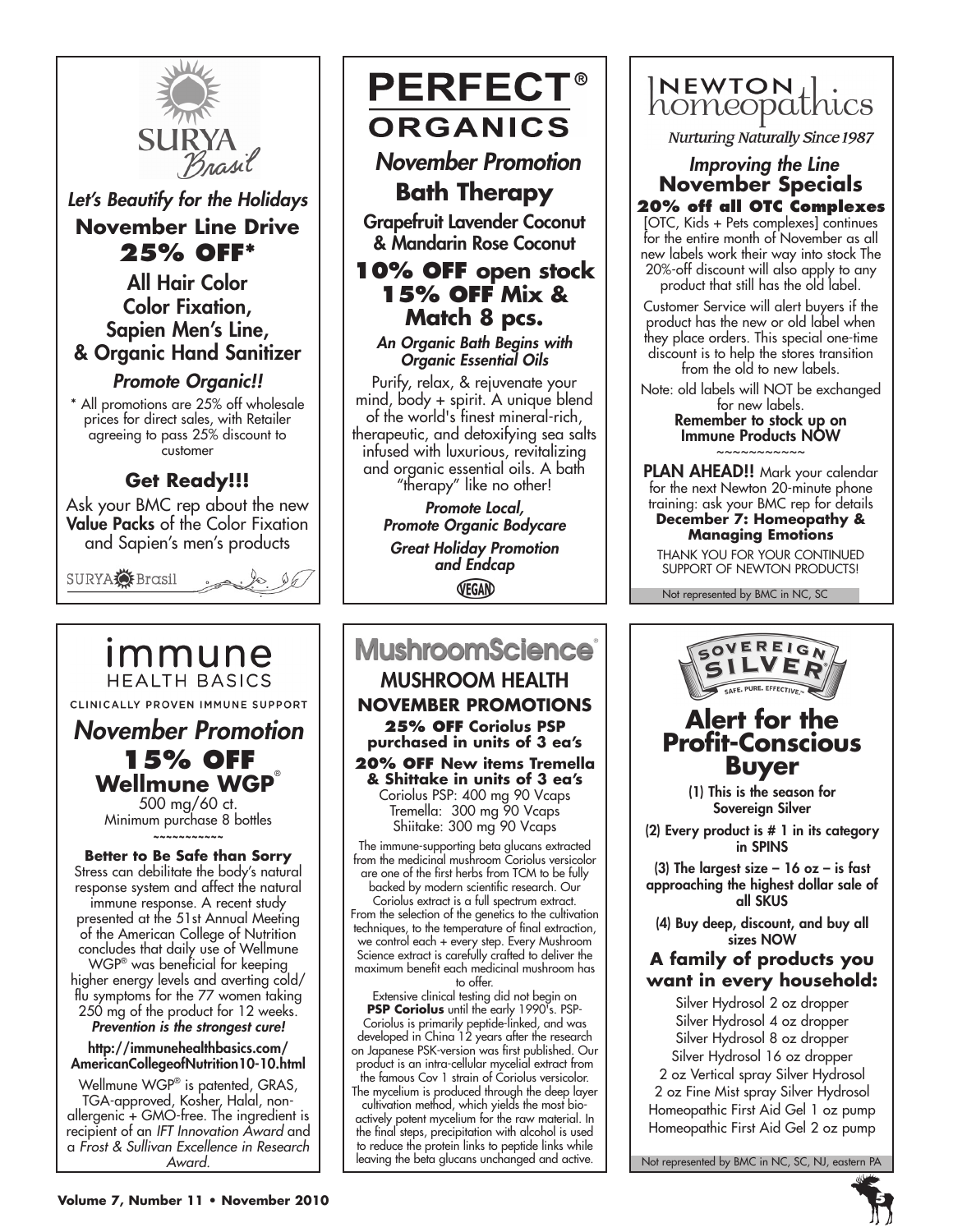### **Next Stop, Baltimore**

*continued from page 2*

He then took us on the typical timeline that most stores traverse where—to respond to slower foot traffic, the internet, mass channel penetration into our product selections—stores turn to discounting. He vehemently warned us that this path is perilous and ill-advised. He proved that the problem with discounting is that it is ……"addictive."

Yes, addictive; and that once your customers get used to discounting; they will follow the trail to the place that discounts more.. as the consumer was exposed to a game where the retailer can never win, especially the smaller independent retailers. We can get our customers addicted to discounts and then lose them, or chose other business plans.

He asserted that the antidote to discounting is what you can offer as '*value added*.' To a large degree, this would be 'customer service' (but not entirely). If you were to improve and perfect your customer service, and make your customer aware of all that you offer, then you could keep your base and grow these sales without depending upon the losing proposition of discounting. After all, everything you sell is amazing and priceless, and you create the wrong impression when you say that you are choosing to willingly lessen its value.

*Value-added* is more than good customer service, though, and he discusses ways to make your internet work, to use the social networking phenomenon to your advantage, and how to leverage the most important strength you have, your knowledge.

Let's use "quinoa" as an example. While anyone can sell it, people are looking for places that they can learn about it, how to cook it: things that you as a natural foods lifestyler would know. I will take his example one step further. As people search for the the best price on the antioxidant '*du jour*', you can gain confidence, educate and direct a person to a trustworthy and effective nutritional protocol that incorporates your vast knowledge of many of the idiosyncrasies of the various nutraceutical and herbal antioxidants and their correct function. They will come back to you and your store because the knowledge still resides in the natural foods store!

You can start to implement these logical truths today. First, nurture your customers: make them feel welcome when they visit your store. Since 20% of your customers provide possibly 80% of your business, he suggests you know their names and their individual needs. He teaches to "love what you have"—the customer who chooses your store every day. Value this customer and this very act will increase business—guaranteed!

We just have to be willing to break past the comfort of mediocrity and choose instead to over-achieve at our vocation. Rafael stated that the most important thing for the small retailer is *to be on the sales floor regularly*, speaking with and knowing your customer. Too often now, the main players are hiding in the back on chairs talking and 'computing,' or getting caught in a million projects less-important than dialoguing with the community that turns to your store for healthy living. And this does not mean to be perpetually available to everyone, but rather to be present often and especially at the most important sales times.

Customers have greater allegiance to stores where they feel loyalty. If you are there when they need you, and you continually do things to show your gratitude for their business, most people will continue to give you their business. Be creative with the ways you choose to connect, but remember that it must be a give-and-take relationship as well. Be positive in thanking them for your



Not represented by BMC in NC

business; saying by words or actions "I know you could go elsewhere, and I thank you for staying with us." Doing small nice things for your clients will make lasting impressions, from saving their favorite product when it comes in, to occasionally giving them something you know they like for free. His advice is universal: it would work for you, and good businesses are often providing the same practicalities…. so maybe you should think about whether you are in a rut, or whether you are constantly reinvigorating the energies between your store and your regular customers!!

Finally, he shared a secret. He said that marketing is hard, it is difficult to put together and it can still often fail. But he said that the most important thing about marketing is that you need to do it regularly. This can be something as simple as monthly sales flyers and endcap shuffling, to steady advertising or other means of outreach. And he promised and proved that the most important thing is to *stay with it,* that often the "sale" comes on the 5th try or the 3rd contact. And the people who stuck with it were the ones who gained the life-long customers, and

*continued on page 8*



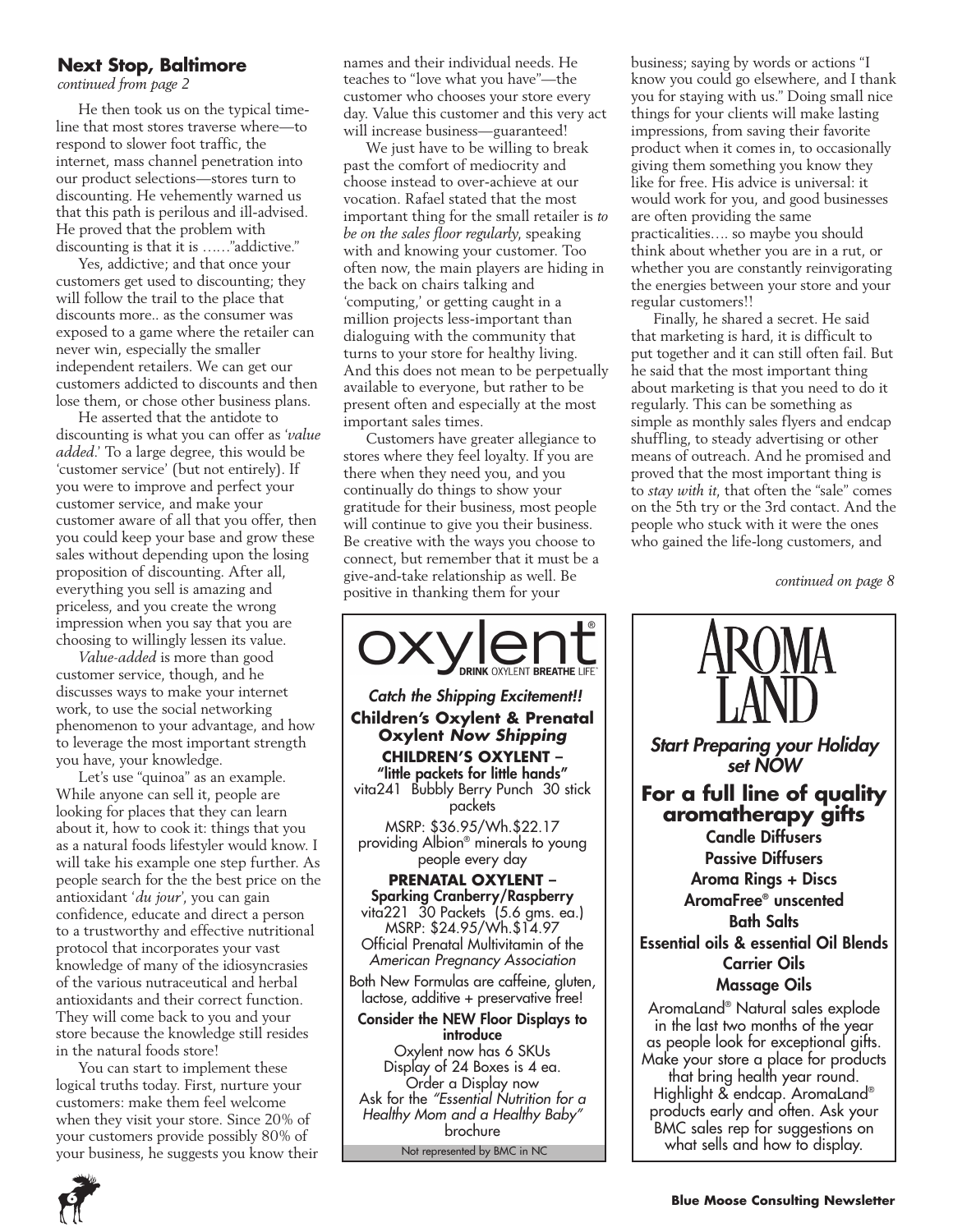### **Make the Most**

*continued from page 1*

multiples called *Oxylent.* Which means that stores have accepted the superiority of the formulas, and understand the value of the product in the marketplace and on the shelves of their stores. Since Vitalah has been generous with demos and sampling, these products are seeing constant re-orders and increasing demand.

Now, though, critical mass will be realized. The most innovative products to emerge from Expo East are the two new products from Vitalah: Prenatal Oxylent and Children's Oxylent.

Why? Because *Prenatal Oxylent* is the official multiple of the *American Pregnancy Association.* This product will provide to a prenatal supplement shelf something that pregnant women will cheer about: a multiple that is not in a pill and that tastes good. The official recommendation certainly will not hurt either. Plus, there is an active marketing campaign to alert the pregnant women to this product, that is available in your store. What could be better than a new customer who is just about to increase her family size?

Note the natural symmetry for Prenatal Nutrition when you place the two items recommended by the *American Prenatal Association* next to each other as the brochure suggests: now you have topquality nutrition for the women of your community through a Oxylent daily multiple and **Nordic Naturals** *Prenatal DHA*. That could be nine months of new business, over and over again.

And let's review your Children's supplement shelf. Gummies too sweet? Tablets too big, and chewables not causing an avalanche of happy compliance? Children's Oxylent will be a fun drink, natural health in the fun of a kool-aid. Think like a Mom: a multiple that can be drunk: hurray!. Think like a child: my daily multiple in a tasty drink. Think like a nutritionist: Albion minerals for optimal absorption; all your Bs plus choline for proper development; antioxidants C & E and Vitamin D at 800 IUs. Sweeteners organic cane juice and stevia. The best thing is the unique and convenient packaging for this product. All around, win-win-win.

A new product that is a guaranteed best-seller before you even order it is the new Nordic Naturals *Ultimate Omega Fish Gelatin. Ultimate Omega* is the single best-selling supplement in the natural foods industry, so I hope you are capitalizing on this by stocking and

reaching for each size often. By expanding to a Fish Gelatin version, Nordic has responded to consumer demand. There will be an immediate expectation from many quadrants for this product as soon as people realize that it is available. Talking about exploding a massive category: and again, the best fish oil in the world just got better.

Other new products launched at the trade show may not have the immediate impact of the new Oxylent or Nordic Naturals products, but they will most probably have an equally lasting impact. With the introduction of Bluebonnet's new Amino acids with the black top, they are entering the *Sports Nutrition* category – again by customer demand.

For many stores, there is the obvious compliant that they *'might as well not even carry sports nutrition products'* because the market is filled with glitzy junk that the independent store cannot even begin to consider carrying because they cannot compete with price. Not to mention that most stores fear carrying products by a fly-by-night company with cocky marketing because they fear the products may be adulterated. Indeed, it is these flashy players that are ruining the reputation of our compliant and trustworthy industry,

Enter **Bluebonnet Nutrition**, the hero of the independent health food store. Bluebonnet recognizes that there is a strong market developing for highest quality raw material bodybuilding and Sports Nutrition Supplements. Bluebonnet quality meets discerning consumer (again)!

For many stores, this will be an area that they move in to slowly: for others, they are ready and making the shelves ready now. No store should ever ignore this large and growing market, and now stores have something that (1) will be available only in health food stores and (2) will not be found discounted everywhere, and (3) will be recognized as the highest quality raw materials in their category: i..e. OptiMSM® and Kaneka amino acids.

Bluebonnet began this move with the black lid to their new *100% Natural Dual Action Protein* powders. These products will also be available in 8-pak sample sizes. Add the new BCAAs (Branchedchain amino acids; Kof-K Kosher and Vcaps); L-Glutamine Powder in a larger 8 oz size, L-Arginine 1000 mg caplets; and Amino Acid 1000 mg caplets (a larger dosage form); and L-Carnitine in 500 mg Licaps—and you have a budding new Sports Nutrition shelf that you can be proud of!!

Add Nordic Naturals new *Ultimate Omega Sport*, another product that will be a sure winner in its class, and your new Sports Nutrition shelf – ideally placed above the superhot Bluebonnet *Whey Protein Isolates* – now has some gravitas. More on this concept in an upcoming BMC newsletter.

New items that have been around for a while but are starting to gain momentum, or are seasonally perfect, include:

*Soliga Forest Honey* is the sweetest Holiday gift one can image, Perfectly suited for a stocking stuffer, this delicious honey has a story that will soften the coldest grinch and will bring tears to every caring soul. This is the floor display that always needed refilling: how is that for an end of the year sales gift?

**Essential Formulas** *Propolis PLUS* is picking up steam as people begin to recognize this product as one of the most potent and broad-acting superfoods on the market today: its profound nutritional reach makes it a very reasonably-priced all purpose healing agent. The groupies for this product have already become active in searching for places that reliably carry it.

Other new products include the evergrowing **Juvo** products new *Yoga Food*.

All Juvo products have had an explosion of new placement in this last slow quarter of the sales year, as more people who are searching for Organic and Raw are seeking the best products in this category.

Finally, while **Mushroom Science** products have just changed their packaging to a very modern new box, they are new to many people as the market for medicinal mushrooms continues to rise. Add to this the two new medicinal mushrooms from Mushroom Science, *Tremella* revered for skin care, and *Shitake*, known to be beneficial for many immune system concerns.

Yes, there are many new items to ride an end-of-the year sales wave on. While endcapping Aloe Life's whole leaf aloe vera, and Herb Pharm's products highlighted in the Winter Immune Promo, and while keeping the Olbas inhalers stocked at every shelf corner, you can still bring in floor displays of Oxylent and Himalaya and Organique by Himalaya and Bluebonnet's Vitamin Ds. So many great products, so little time left in the year. ❂